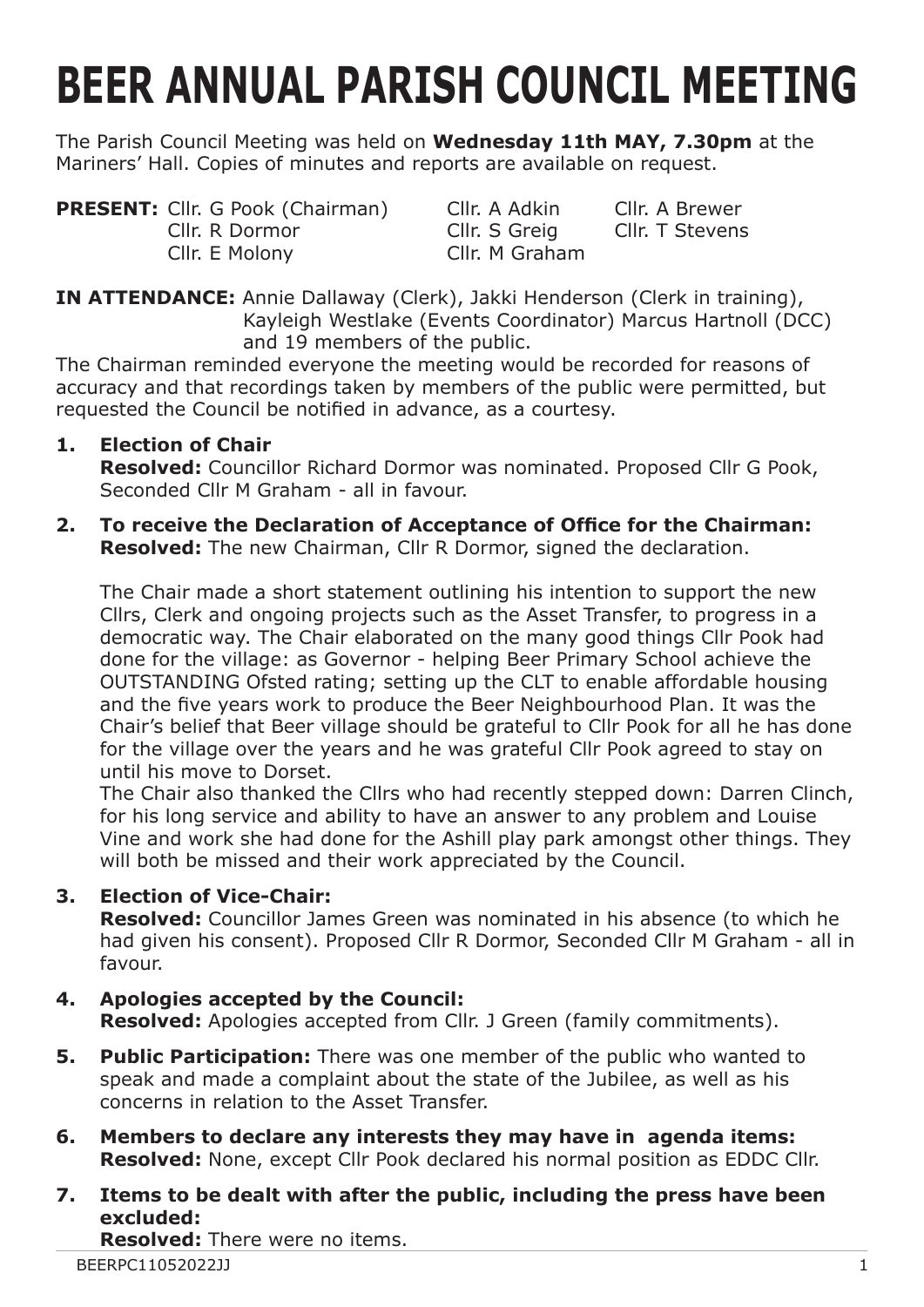**8. To consider and approve the minutes of the Parish Council meeting held on 13 April 2022:**

**Resolved:** that they were a true record of the meetings decisions. All in favour.

**9. Community and Tourism Committee**

**9.1 to receive report from Event Co-ordinator:** Events Co-ordinator, Kayleigh Westlake reported that she had now received several bookings including VW Beach Buggy 21st May; Queen's Platinum Jubilee 2nd - 5th June; Lifeboat weekend is to start on 7th July; Regatta 13th - 19th August; Christmas Weekend commencing 9th December; EDDC Dog rota events May-September (includes a 6ft dog and advising on how to be safe on the beach). Trans Devon Bike ride went through the village last week and the event went well. Lastly, Kayleigh welcomed anyone to contact her with ideas for events or if they require information on events that are happening in the village.

**9.2 to receive an update re HemingwayDesign Vision Survey:** Cllr Pook reported that all the data is in and survey is being finalised and that the consultants will be in touch shortly with whoever is the lead on the AT Committee.

## **10. Organisational structure:**

**Resolved:** to make the Community & Tourism Committee a Portfolio - Proposed Cllr M Graham, Seconded Emma Molony; and in so doing, rename it to The Events and Promotions Portfolio proposed by the Chair, Seconded Cllr A Adkin. All in favour.

## **10.1 Committee structure:**

PLANNING: Lead - Cllr M Graham, Cllr R Dormor, Cllr G Pook, Cllr T Stevens and Cllr A Brewer.

FINANCE & GENERAL PURPOSES: Lead - Cllr G Pook, Cllr R Dormor, Cllr A Brewer, Cllr S Greig & Cllr E Molony.

#### **10.2 Portfolio structure:**

ASSETS & PROPERTY: Lead - Cllr R Dormor, Cllr G Pook, Cllr S Greig & Cllr T Stevens.

ENVIRONMENT & COMMUNITY: Lead - Cllr M Graham, Cllr E Molony & Cllr A Adkin. EVENTS & PROMOTIONS: Lead - Cllr E Molony, Cllr M Graham, Cllr A Adkin and Events Co-ordinator Kayleigh Westlake.

## **10.3 Working groups/Areas of council representation:**

A new working group called the ASSET TRANSFER with a brief of liaising with EDDC, the community and Beer PC - Lead Cllr J Green; proposed by Cllr M Graham, Seconded Cllr S Greig.

MARINERS' HALL MANAGEMENT COMMITTEE - Cllrs M Graham and A Adkin

BARONESS ROLLE CHARITY TRUST - Cllr E Molony

PARISH TREE WARDEN - Cllr M Graham

EDDC - Cllr G Pook

\*JURASSIC COAST AMBASSADORS - Mike Green & Trevor Wood (Volunteers)

P3 (footpath) COORDINATORS - Mike Green & Trevor Wood (Volunteers)

COMMUNITY LAND TRUST - Cllr A Brewer agreed to cover this for the interim *\*The Chair had spoken with our Volunteers and they had kindly agreed to continue with this work.*

#### **11. Review of Register of Member's Interests:** Clerk will circulate the forms for Cllrs to update their information as required.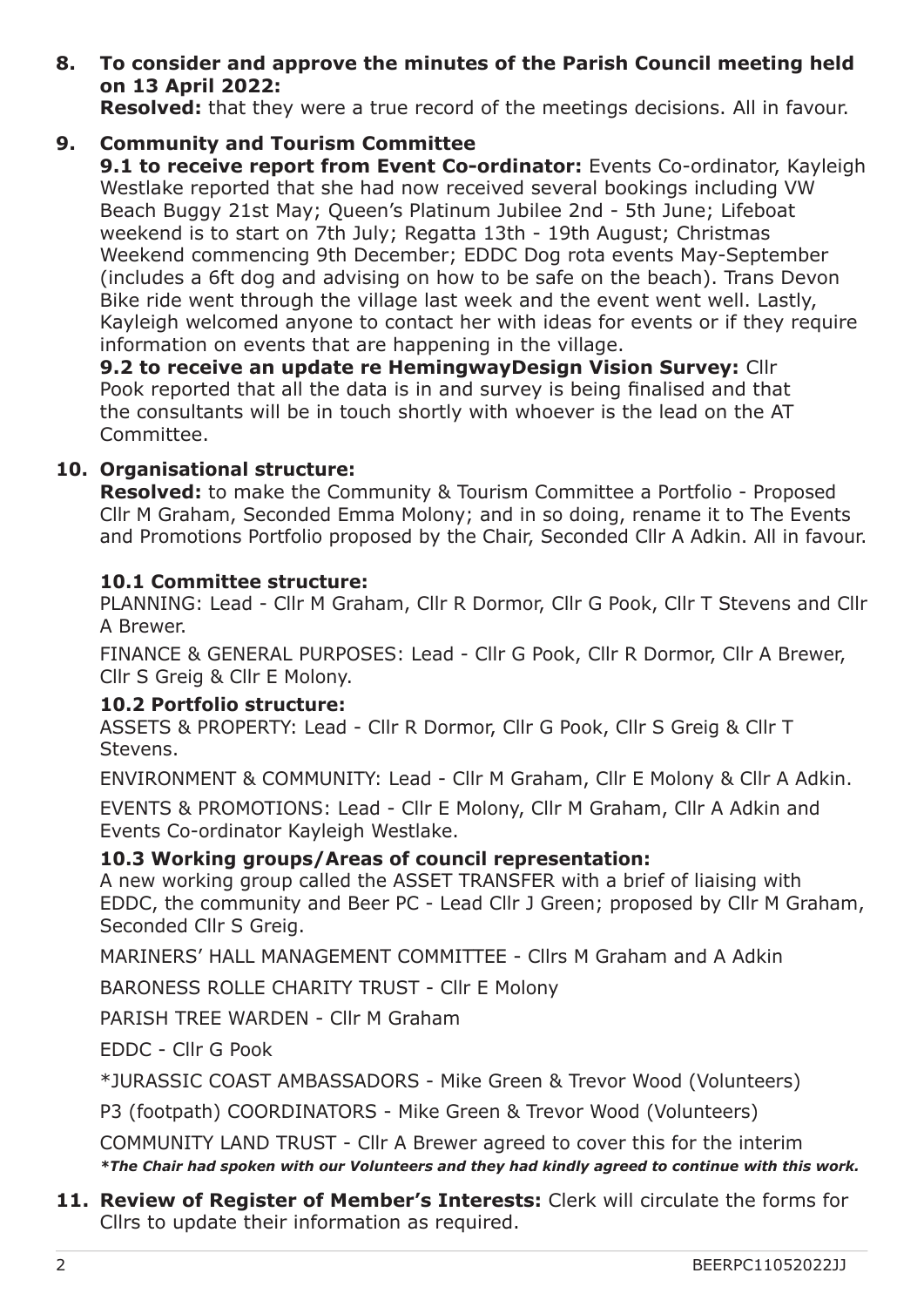**12. Review of policies - Clerk to update:** Policies reviewed to date include: Complaints, Grant giving, Publications Scheme, Disc & Griev & Social Media. Outstanding and to be reviewed over next couple of months: Sickness & Absence, Equal Opportunities and Expenses.

## **13. Financial report:**

## **13.1 To approve Schedule of payments for May 2022 in accordance with Appendix A (including other payments arising prior to PC meeting)**

**Resolved:** reviewed and approved the items of expenditure listed in Appendix A with the addition of £36 (MNR strimmer head) and £126 (Community Heartbeat - defibrillator annual support agreement). Proposed by Cllr M Graham, Seconded Cllr A Adkin. All in favour.

## **13.2 To approve the Annual Internal Audit 2021/22:**

**Resolved:** our internal auditors had given the council a clean bill of health in their report. Proposed Cllr G Pook, Seconded Cllr A Adkin. All in favour.

#### **13.3 To approve the External Audit Annual Governance Statement for 2021/22:**

**Resolved:** previously circulated to Cllrs. Proposed Cllr S Greig, Seconded Cllr G Pook. All in favour. Clerk and Chairman signed the statement.

#### **13.4 To approve the External Audit Accounting Statements 2021/22 Resolved:** proposed Cllr M Graham, Seconded Cllr T Stevens. All in favour. Clerk and Chairman signed the statement.

## **14. \*\*CIL - to review quotes for electrical installation on Jubilee:**

**Resolved:** previously circulated to Cllrs. Cllr G Pook explained the background behind the three quotes submitted by contractors OPTION A & B (B submitted 2 quotes, the second of which involved burying the whole cable, as opposed to a partial fixing to the wall scenario). The funds for the work come from CIL money totalling £3844. Cllr G Pook also vouched for both contractors and abstained from voting. OPTION A, Proposed by Cllr T Stevens, Seconded Cllr R Dormor. All in favour. Cllr G Pook will talk with EDDC and contractor and get them to liaise with the Chair and Clerk.

\*\**COMMUNITY INFRASTRUCTURE LEVY- a levy on all new building in the parish of approx £125 per sq mtre: some exclusions apply*

**15. Environment report - to receive report:** Cllr E Molony reported that the Traffic survey Working group will be meeting Wednesday 18th May following up on the April review, with consultant AWP to prioritise and coordinate action. Second site meeting at the Jubilee with Paul Fealey on 29th April, who gave them strimming activity maps and promise of weekly support for volunteers. Long term plan is to get Green Flag status there. Cllr M Graham reported on the BERT (Beer Emergency Response Team) meeting that the Events Co-ordinator also attended and is now up and running. They plan to have an Open day in the hall with the Environment agency doing a mailshot in the village to inform them. Additional item to come from the BERT meeting related to having a defibrillator on the hall wall, which the Coastguards (Roger Hoare) are happy to take responsibility and Cllr M Graham will ask if they will also include the one on the beach. There will be some free training on using this. Still waiting on recycling bins (7wk lead). The Chair asked everyone to consider future priorities for each portfolio (2023), to discuss at the next meeting.

#### **16. Assets & Property report - to receive report:**

The Chair reported on some small repairs he is chasing up for the Ashill Play park. He also met up with interested parties at the depot roof and will report in full once he has a written statement. It was noted the Finger-post was suffering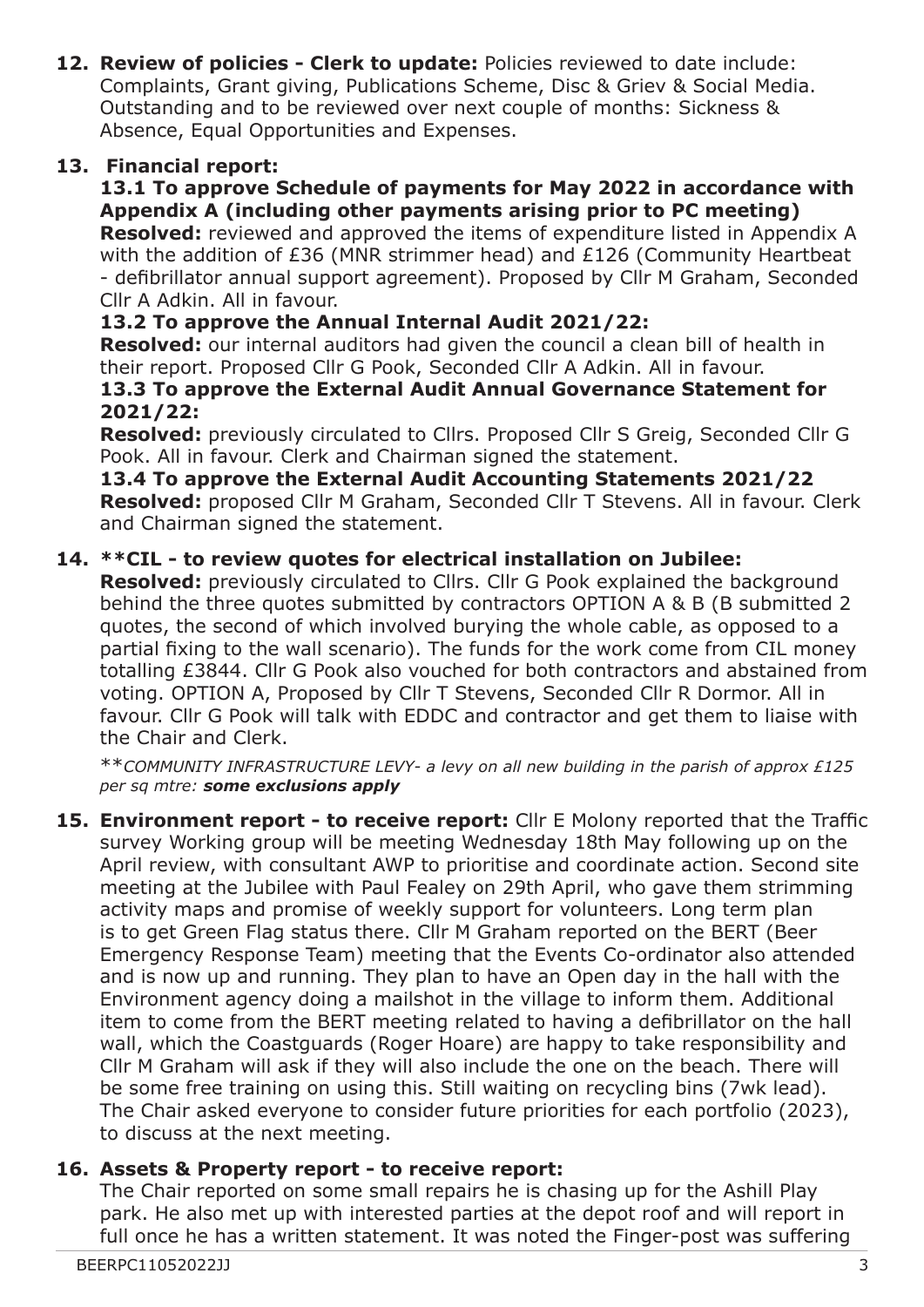with some paint issues on one side. Cllr G Pook suggested going back to the supplier and asking for more paint. *Clerk to action.*

# **17. PC Surgery - to receive an update:**

Two reports, the first from Cllr T Stevens - a suggestion that coaches could be booked into the Mariner's Hall and toilets made available; couple of enquiries as to why the PC is taking on Starre Bank; couple of people have flagged up the issue with the finger-post and letters coming off; a complaint about the state of the Jubilee; several people asking about small parcels of land that EDDC website map show as being theirs - Cllr G Pook said this would be an EDDC issue and not anything to do the Asset Transfer parcels of land.

Cllr A Brewer read from Cllr J Green's notes that there were questions from the Legion on lease agreements and insurance on the avenue, some positive feedback on taking it on; the Legion would like to place a plaque by the Ashill play park tree; a WI stone above the shelter in the flowerbed that needs to be moved - need to speak to Paul Fealey and Cllr M Graham will contact him; a couple of complaints about state of an empty property - this is in-hand with EDDC who are tracing the owners; update on 20mph limit zone; Park road potholes - Cllr M Graham will speak with her contact; also Park road hedges where the parking area is, there are head height brambles overhanging - Cllr M Graham will check who the owners are and inform the Clerk; another complaint about the Jubilee being a mess - Cllr M Graham says this will look worse before it gets better, but is being worked on with EDDC's Paul Fealey; and strim the Parson's cemetery (opp the scout hut) - Cllr R Dormor said this had been done and that this was EDDC responsibility as it's a closed churchyard. Cllr Dormor thanked both Cllrs for going along to these surgeries. Cllr M Graham will forward the next surgery dates to the Clerk to circulate.

**18. EDDC Asset transfer - to receive report:** previously circulated to Cllrs. Cllr Pook gave a brief update on the following and suggested these items were put with the new working group - Asset Transfer lead by Cllr J Green:

**18.1 Viability study - to receive quotes and approve consultants:** These have been slow coming in, therefore unable to make a decision yet.

**18.2 Toilet proposals - to receive update:** The proposal that Beer PC should get a portion of the capital amount EDDC have allowed, is now with EDDC

**18.3 Starre Bank - to consider removal of this asset from the Asset Transfer proposals:** originally included to be exploited environmentally **Resolved:** The Chair proposed items 18.1-18.3 were put with the Asset Transfer Group to discuss and liaise with EDDC, community and the PC. All in favour.

## **18.4 Parish Meeting - to consider bringing the date forward to July/ August:**

**Resolved:** Cllr G Pook recommended the PC continue negotiations with EDDC and not have the Parish Meeting until the AT proposal has been approved. Seconded Cllr T Stevens. All in favour.

#### **18.5 Parish Poll/consultation - to consider the following:**

 **18.5.1 That the council votes to accept the result of a Parish Poll regarding the transfer of assets as the final decision into the matter:**

Cllr T Stevens proposed the council accept the outcome of the poll, but this was not supported.

**Resolved:** Cllr G Pook proposed the council will be advised by the results of the Parish Poll. Seconded Cllr E Molony. All, except one were in favour.